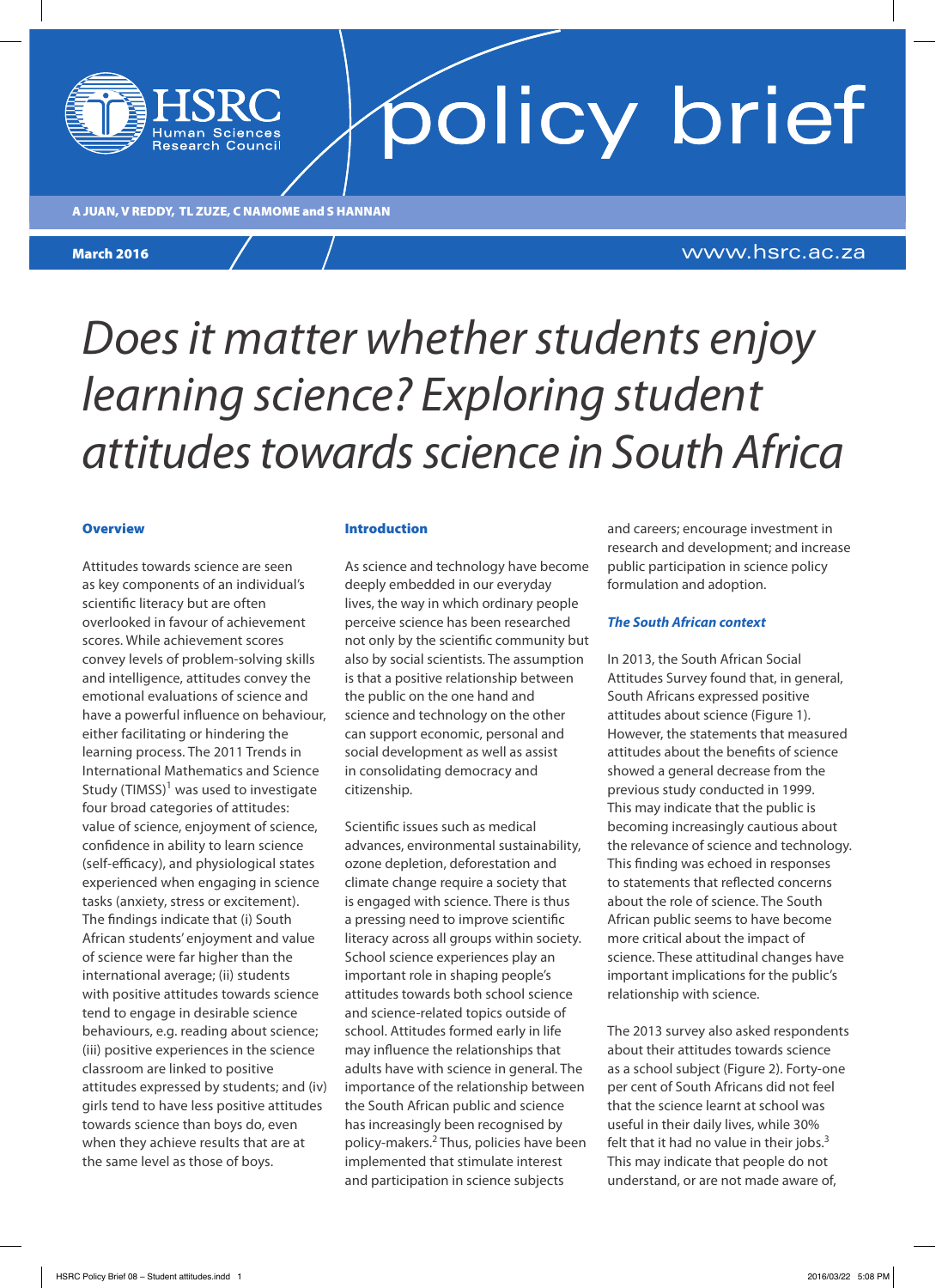www.hsrc.ac.za

**Figure 1:** South African attitudes towards science (1999 and 2013)



*Source: Reddy V, Juan A, Hannan S, Arends F, Gastrow M & Roberts B (2015) Science awareness, attitudes and astronomy: Continuity and changes: South African Social Attitudes Survey 2013. Research report, HSRC*

**Figure 2:** South African attitudes towards the science learnt at school (2013)



*Source: Reddy V, Juan A, Hannan S, Arends F, Gastrow M & Roberts B (2015) Science awareness, attitudes and astronomy: Continuity and changes: South African Social Attitudes Survey 2013. Research report, HSRC* 

the association between the science they learnt at school and their everyday experiences, or that the science taught at school seems disconnected from daily life. It is therefore crucial to ensure that positive school science experiences are provided to promote a public that is more engaged with science and technology.

### *Why student attitudes matter in South Africa*

Many governments and societies are concerned that not enough young people are choosing to study science, technology, engineering and mathematics (STEM) in secondary school. In South Africa, there is the added concern that women and black South Africans remain under-

represented in STEM fields in the labour market. Projections of skills gaps in STEM fields may negatively impact economic development in the future. Thus, a significant amount of research in science education is devoted to understanding ways to improve the quality of science education, with a view to increasing enrolments in science-related postschool studies. Understanding how attitudes are shaped and the behaviours to which they are linked may prove useful in science education in South Africa.

Positive attitudes about science are seen as crucial in terms of an individual's scientific literacy. Attitudes towards science also reflect the school culture and climate, and the wider social context in which learning occurs. As such, understanding attitudes is a key element of interpreting achievement results.

Having a positive attitude towards science is a desirable outcome in and of itself, but positive attitudes are also associated with science-related behaviours at school and once schooling has been completed. Students' commitment and motivation to learn science can be affected by whether they find the subject enjoyable; whether they attach value to the subject in terms of its usefulness to themselves and society; and by their self-confidence in their ability to perform specific activities or accomplish science-related tasks (self-efficacy). The decision to pursue science beyond the compulsory stage<sup>4</sup> of education is influenced by the usefulness and relevance of science to students, and by the value attached to the subject. Therefore, those students who highly value science are more likely to continue to study science further. Highly valued subjects also lead to high educational aspirations and to improved achievement.<sup>5</sup>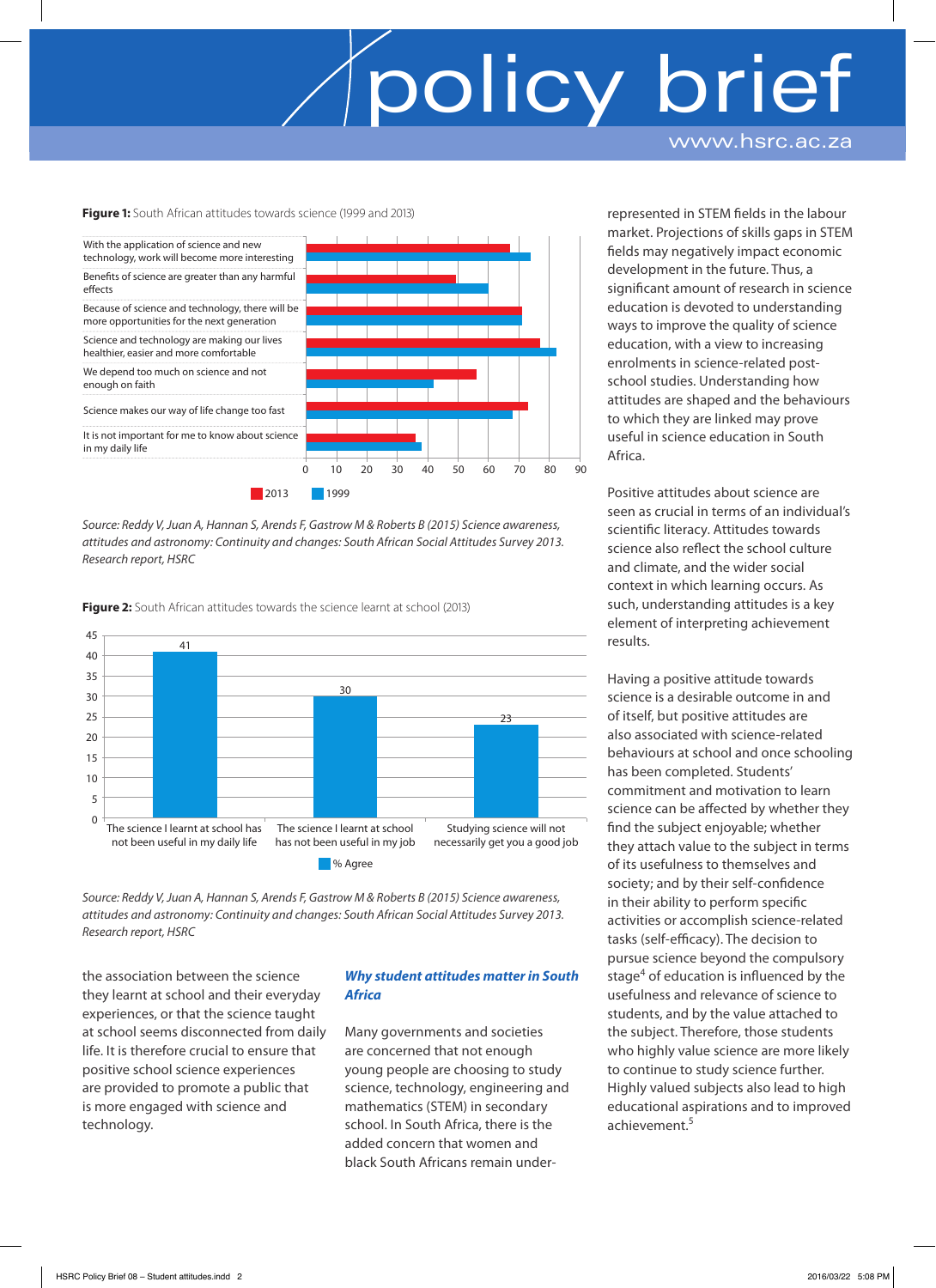www.hsrc.ac.za

### *Assessing the attitudes of South African students*

The 2011 TIMSS measured attitudes towards science through numerous items in a student questionnaire. Students were asked to rate their level of agreement with statements related to the value that they attached to mathematics and science; their level of self-efficacy in their ability to learn science; their motivation to participate in activities purely out of interest and enjoyment; and whether they were motivated to study mathematics and science in order to achieve external goals such as better career choices in the future.

These indicators were grouped into four broad categories: value of science; enjoyment of science; confidence in ability to learn science (self-efficacy); and physiological states experienced when engaging in science tasks (anxiety, stress or excitement). As shown in Figure 3, South African students' enjoyment and value of science were higher than the international average. In contrast, self-efficacy in science was lower than the global average. The percentage of South African students who reportedly experienced positive physiological reactions to science such

as excitement and a lack of anxiety were similar to the international average.

The outcome of having a positive or negative attitude towards science is exhibited in behaviours such as spending more time learning or taking science subjects in later years at school. The factors that shape attitudes present opportunities for developing interventions to change negative attitudes, which may in turn change the manner in which science is learnt.

Attitudes are shaped by both personal and observed experiences. Factors such as gender, the home environment and curriculum delivery may shape student attitudes. Some of the factors associated with the formation and shaping of attitudes were explored. The results of this exploration are summarised below.

### Findings

### *Students with positive attitudes towards science tend to engage in desirable science behaviours*

Students were asked whether they read about science in their spare time. This behaviour indicates an engagement with science beyond what is mandatory during school lessons. Those students who enjoyed science were 21% more

likely to read about science when outside school. Similar patterns were found for those who valued science and expressed high self-efficacy. These patterns held even after other student background factors, including gender and socioeconomic status, were considered.

Students need to be willing to engage with science problems and be open to new challenges in order to be able to master the subject. Proficiency in science requires a mix of content knowledge and willingness to engage with new material. TIMSS measures students' openness to problem-solving through their responses to questions about the extent to which they feel they can solve complex scientific problems. It was found that students who had a strong belief that they could succeed in science tasks were more than four times more likely to attempt these activities than students who were not confident in their science ability. It is not clear from this finding whether students with greater self-belief achieve higher scores irrespective of the level of difficulty of the task presented, or whether positive experiences about problem-solving lead to higher levels of self-efficacy.

In conjunction with reading about science outside school and being open to problem-solving, science achievement was viewed as a behavioural outcome. Table 1 compares average achievement scores by grouping students into three different levels of attitude: high, medium and low. Internationally, there was a striking similarity between attitude levels and average achievement scores. In general, students with more positive attitudes on any of the three attitude indicators tended to achieve better mathematics and science scores. In South Africa, the difference in achievement results was most pronounced between the highest category and the middle and bottom categories.





*Source: Derived from the TIMSS 2011 database*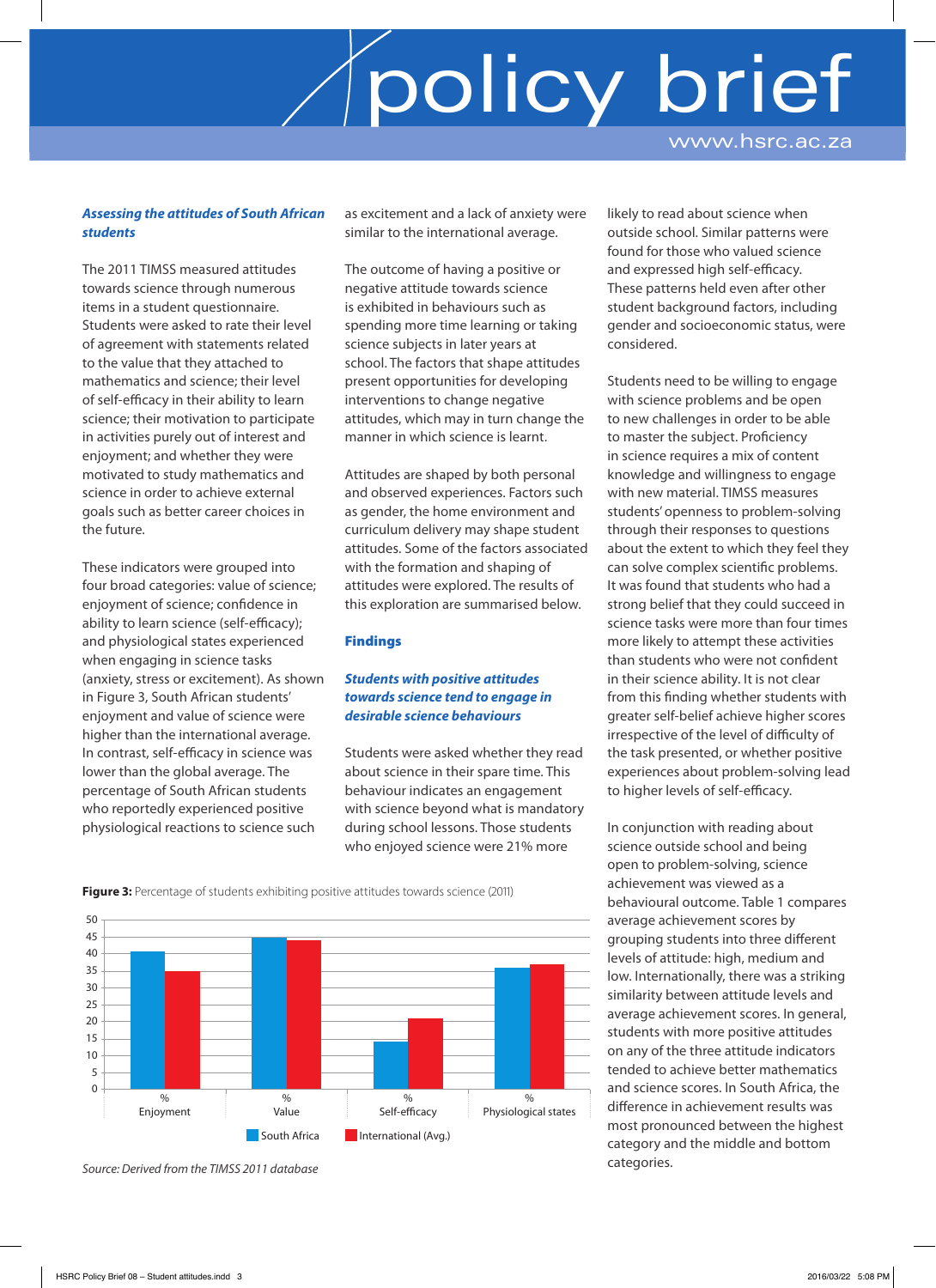www.hsrc.ac.za

**Table 1:** Enjoyment, valuing and self-efficacy of science by average achievement score (2011)

|                  |                      | <b>High</b> |            | <b>Medium</b> |            | Low |            |
|------------------|----------------------|-------------|------------|---------------|------------|-----|------------|
|                  |                      |             |            |               |            |     |            |
|                  |                      | $\%$        | Avg. score | $\%$          | Avg. score | %   | Avg. score |
| <b>Enjoyment</b> | South Africa         | 41          | 376        | 45            | 311        | 14  | 313        |
|                  | International (Avg.) | 35          | 515        | 44            | 472        | 21  | 450        |
| <b>Valuing</b>   | South Africa         | 57          | 344        | 26            | 319        | 16  | 346        |
|                  | International (Avg.) | 41          | 502        | 33            | 477        | 26  | 457        |
| Self-efficacy    | South Africa         | 17          | 399        | 59            | 326        | 24  | 323        |
|                  | International (Avg.) | 20          | 536        | 49            | 482        | 31  | 450        |

*Source: Derived from the TIMSS 2011 database*

**Table 2:** Relationship between attitudes and science achievement (2011)

|                           | <b>Science achievement</b> |
|---------------------------|----------------------------|
| Gender (Girls)            |                            |
| Age                       |                            |
| Home socioeconomic status | $+++++$                    |
| Enjoyment                 | $+++++$                    |
| Value                     |                            |
| Self-efficacy             | $+++++$                    |

*Source: Derived from the TIMSS 2011 database Note:* ++++, ---- p ≤ 0.01

**Table 3:** The relationship between attitudes and parent behaviour (2011)

|                                                       | <b>Enjoyment</b> | Value    | Self-efficacy |
|-------------------------------------------------------|------------------|----------|---------------|
| Gender (Girls)                                        |                  |          |               |
| Age                                                   |                  | $\Omega$ |               |
| Home socioeconomic status                             | $+++++$          | 0        | $+++++$       |
| Science achievement                                   | $++++$           | $++$     | $+++++$       |
| Parents ask what has been learnt in school            | $+++++$          | $+++++$  | $+++++$       |
| Parents make sure that time is set aside for homework | $+++++$          | $+++++$  | $+++++$       |
| Parents check whether homework is done                | $+++++$          | $+++++$  | $+++++$       |

*Source: Derived from the TIMSS 2011 database*

*Note*: ++++, – – – – p ≤ 0.01; + +, – – p ≤ 0.05; 0 p ≥ 0.05

The findings from Table 1 indicate that although students exhibited a more positive attitude in terms of valuing science, this did not translate into better science achievement. This may be because both weak and strong students share similar views about science.

Self-efficacy was found to be positively associated with achievement. Higher levels of enjoyment, which had the highest association with science achievement, and self-efficacy

may therefore translate into more effort being put into learning and understanding school science (see Table 2).

### *Students who are positive about science tend to have parents who show interest in their science homework*

Considerable literature supports the importance of a supportive home environment and parental behaviour in shaping students' achievement at

school.<sup>6</sup> The relationship between these factors and attitudes towards science was explored. Students were asked how often certain activities took place at home. These activities included parents wanting to know what was learnt at school, parents checking homework and parents ensuring that time was set aside for homework. The responses reflected the different levels of engagement between parents and students. In general, participating in these activities was found to be positively associated with the expression of positive attitudes by students. This relationship remained even when factors such as science achievement, socioeconomic status and gender were taken into account (see Table 3).

The measure of socioeconomic status was based on the number of books within the home, educational study supports (such as a desk and internet connection), as well as parental educational levels. Higher socioeconomic status was related to more positive attitudes about scientific material. This finding suggests that the additional resources which wealthier students can draw upon encourage more positive views about science.

### *Students who report positive classroom interactions with their teachers are more optimistic about science*

Classroom interactions between students and teachers were assessed by examining instructional practices. Positive teacher-directed instruction involves explicitly teaching scientific rules, concepts, principles and problemsolving strategies. This often includes modelling a variety of examples and guiding students during their review and practice. If students do not have a clear understanding of how a task will look when it is completed, their efforts to complete the task will often be ineffective. Students rated their agreement with the following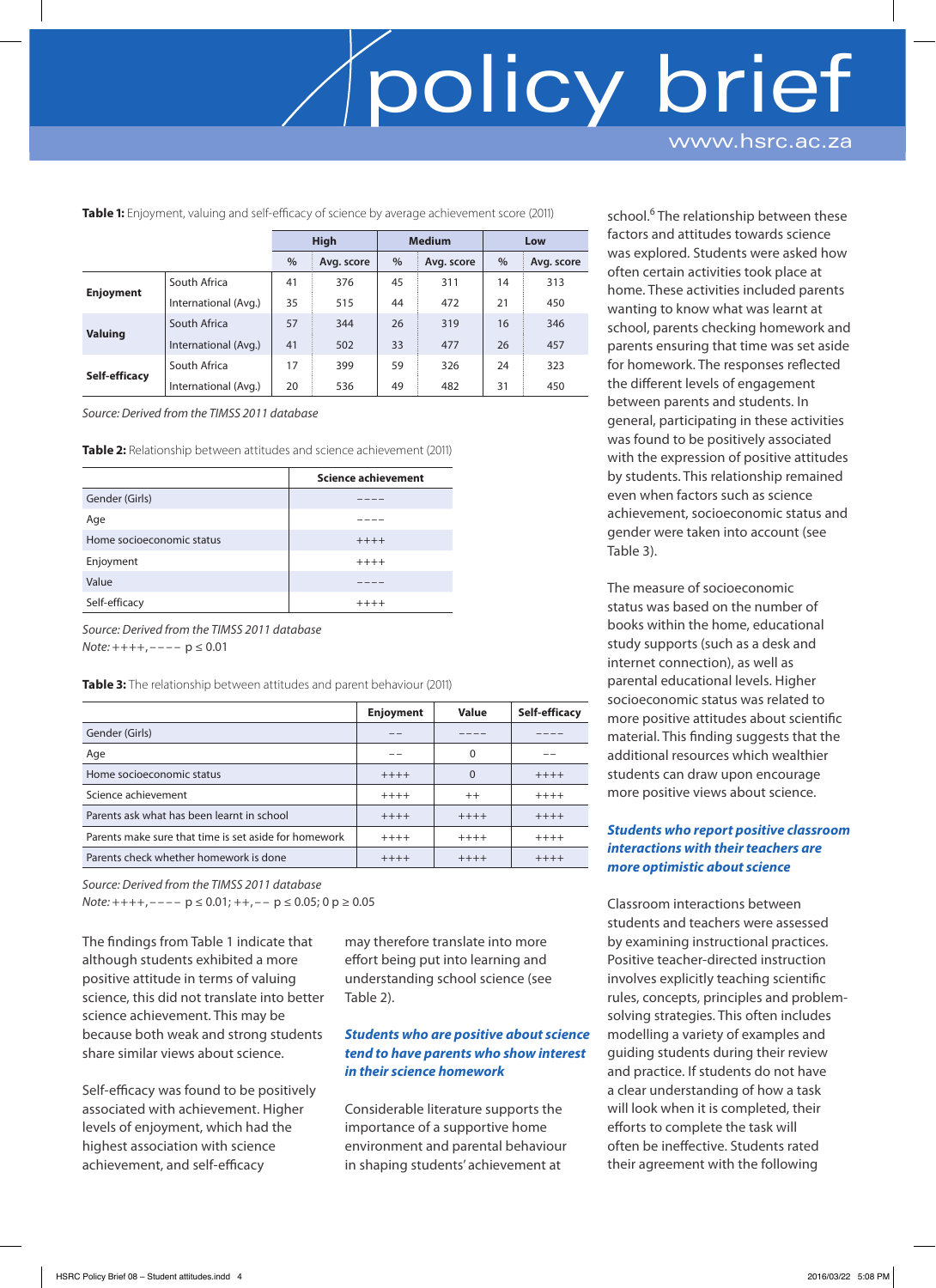statements: 'I know what my teacher expects me to do', 'My teacher is easy to understand' and 'I am interested in what my teacher says'.

Feedback from teachers clarifies areas where a student is doing well but may also show how far a student must improve. This is a form of social persuasion. It refers to judgments that teachers make regarding the capabilities of the student. Positive persuasions build stronger beliefs in capabilities and in the successful attainment of goals. Students rated their agreement with the following statements: 'My teacher tells me I am good at science' and 'My teacher thinks I can do well in science with difficult materials'.

All five items relating to classroom practices were combined into a single indicator of classroom experiences. The findings indicate that positive classroom interactions are associated with positive attitudes across the attitudinal measures (see Table 4).

### *Boys tend to exhibit more positive attitudes towards science than do girls*

The commonly held view is that doing science is more consistent with a male self-image than with a female one.<sup>7</sup> We examined whether this gender-related image of science impacted the attitudes students expressed towards science. When controlling for factors such as science achievement, socioeconomic

status and school experiences, girls were still less likely than boys to value science and have confidence in their ability to learn science (see Table 3). These findings echo results from Organization for Economic Cooperation and Development (OECD) countries in the 2012 Programme for International Student Assessment (PISA) study,<sup>8</sup> where girls who performed on par with boys were found to exhibit higher levels of anxiety and lower levels of openness to problem-solving.

### Recommendations

A number of things can be done to foster positive attitudes towards science:

- Develop communication strategies at both school level and for the general public that highlight the relevance of science to our everyday lives.
- At the school level, invest in approaches that address aspects of attitudes and learning behaviours, and consider this as a goal of quality education. Schools should develop policies that highlight the crucial role teachers play in shaping attitudes towards science, and ensure that techniques are employed to foster positive attitudes.
- Particular attention must be paid to inequalities between the genders in the effectiveness with which schools and societies promote motivation and interest in science. Programmes using female role models may encourage girls to recognise that

they are capable of pursuing science careers. Raise awareness among parents

www.hsrc.ac.za

- and caregivers of the importance of engaging with students about their homework and reading about science.
- Ensure that teachers use verbal persuasion and praise effort (not ability) in order to build a learner's sense of self-efficacy.

### Endnotes

- 1 Martin MO, Mullis IV, Foy P & Stanco GM (2012) *TIMSS 2011 international results in science*. Amsterdam: International Association for the Evaluation of Educational Achievement.
- 2 Reddy V, Gastrow M, Juan A & Roberts B (2013) Public attitudes to science in South Africa. *South African Journal of Science* 109(1/2): 1–8.
- 3 The findings did show generational and educational-level effects, with younger and more educated respondents possessing more positive attitudes towards the science learnt at school.
- 4 All South African students study general science until Grade 9. In Grade 10 students can choose to continue with science subjects, including physical science and biology.
- 5 Osborne J, Simon S & Collins S (2003) Attitudes towards science: A review of the literature and its implications. *International Journal of Science Education* 25(9): 1049–1079.
- 6 See Jeynes W (2005) A metaanalysis of the relation of parental involvement to urban elementary school student academic achievement. *Urban Education* 40(3): 237–269; and Sirin S (2005) Socioeconomic status and academic achievement: A meta-analytic review of research. *Review of Educational Research* 75(3): 417–453.

**Table 4:** The relationship between attitudes and science achievement (2011)

|                           | Enjoyment | Value   | Self-efficacy |
|---------------------------|-----------|---------|---------------|
| Gender (Girls)            | U         |         |               |
| Age                       |           |         |               |
| Home socioeconomic status | $+++++$   |         | $+++++$       |
| Science achievement       | $+++++$   |         | $+++++$       |
| Classroom experiences     | $+++++$   | $+++++$ | $+++++$       |

*Source: Derived from the TIMSS 2011 database*

*Note*:  $++++$ ,----  $p \le 0.01$ ;  $++$ ,--  $p \le 0.05$ ; 0  $p \ge 0.05$